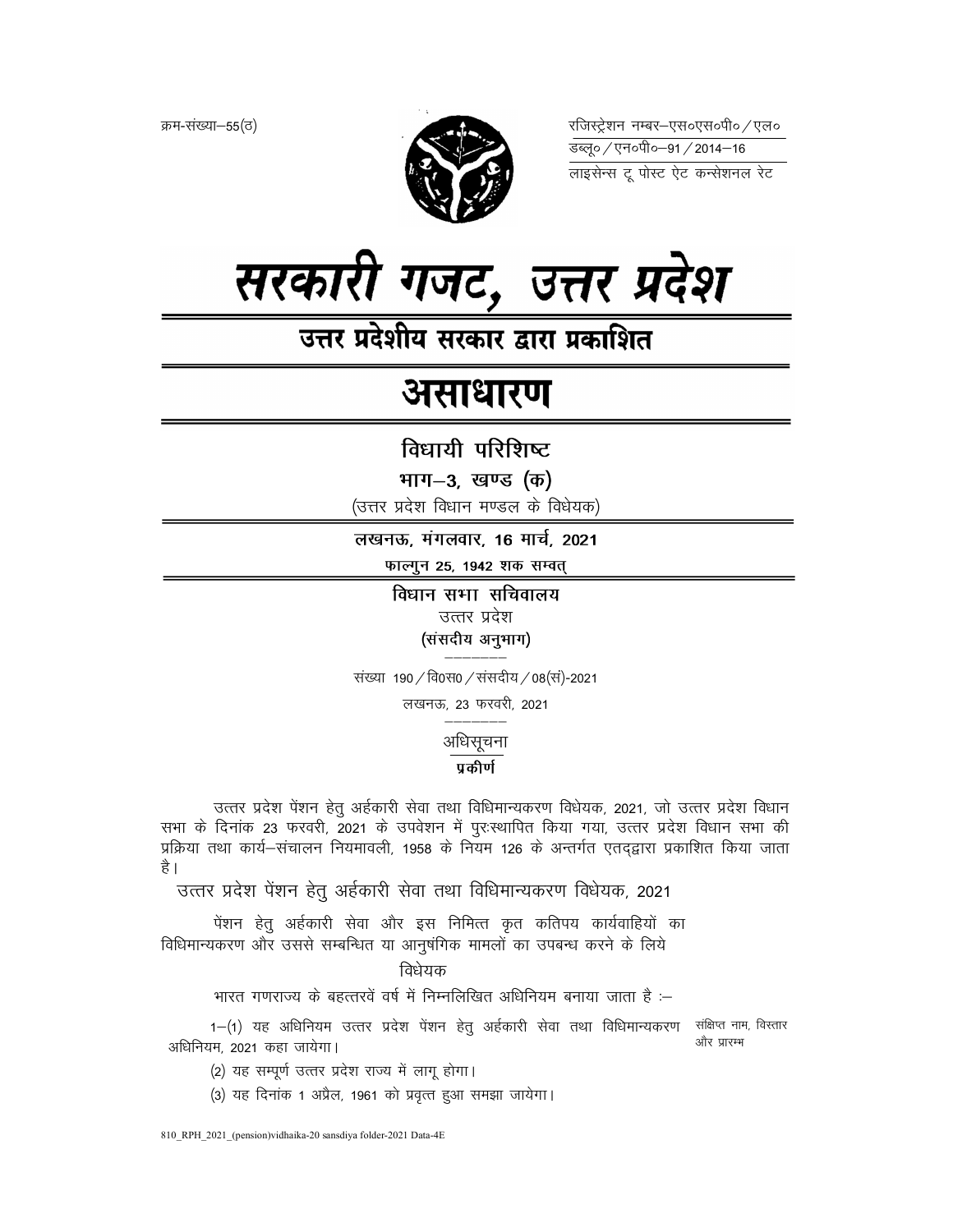810 RPH 2021 (Pension) vidhaika-20 sansdiva folder-2021 Data-4E

2–किसी अधिकारी को पेंशन के हक के प्रयोजनार्थ किसी नियम, विनियम या शासनादेश में अन्तर्विष्ट किसी बात के होते हुए भी "अर्हकारी सेवा" का तात्पर्य सरकार द्वारा विहित सेवा नियमावली के उपबन्धों के अनुसार किसी अस्थायी या स्थायी पद पर नियुक्त किसी अधिकारी द्वारा उक्त पद के लिए की गई सेवाओं से है। 3–किसी न्यायालय के किसी निर्णय, डिक्री या आदेश के होते हुये भी इस अधिनियम के प्रारम्भ होने के पूर्व उत्तर प्रदेश रिटायरमेन्ट बेनीफिट रूल्स, 1961 के नियम 3 के उपनियम (8) के सम्बन्ध में या तदधीन कृत या की गई तात्पर्यित कोई कार्यवाही, इस अधिनियम के उपबन्धों के अधीन किये जाने हेतु और सदैव से कृत या की गई समझी जायेगी और वे उतनी ही विधिमान्य होंगी तथा सदैव से विधिमान्यकृत समझी जायेंगी, मानो इस अधिनियम के उपबन्ध दिनांक 1 अप्रैल, 1961 से समस्त सारवान समयों पर प्रवृत्त थे। अध्यारोही प्रभाव 4-अन्यथा उपबन्धित के सिवाय, तत्समय प्रवृत्त किसी अन्य विधि में अथवा तत्समय

प्रवृत्त किसी विधि के आधार पर प्रभावी किसी लिखत में अन्तर्विष्ट इस अधिनियम से असंगत किसी बात के होते हुये भी इस अधिनियम के उपबन्ध प्रभावी होंगे।

5–(1) उत्तर प्रदेश पेंशन हेतु अर्हकारी सेवा तथा विधिमान्यकरण <sup>उत्तर प्रदेश</sup> अध्यादेश संख्या 19 अध्यादेश, 2020 एतद्द्वारा निरसित किया जाता है। सन 2020

(2) ऐसे निरसन के होते हुए भी उपधारा (1) में निर्दिष्ट अध्यादेश द्वारा यथा संशोधित मूल अधिनियम के उपबंधों के अधीन कृत कोई कार्यवाही, इस अधिनियम द्वारा यथा संशोधित मूल अधिनियम के सह प्रत्यर्थी उपबंधों के अधीन कृत या की गई समझी जायेगी मानो इस अधिनियम के उपबंध सभी सारवान समयों में प्रवृत्त थे।

## उद्देश्य और कारण

किसी सेवानिवृत्त सरकारी सेवक को अनुज्ञेय पेंशन और उपदान का अवधारण, सरकारी सेवक की अर्हकारी सेवा की अवधि के संबंध में किया जाता है। यद्यपि पद "अर्हकारी सेवा" का वर्णन, उत्तर प्रदेश सिविल सेवा विनियमावली और उत्तर प्रदेश सेवानिवृत्तिक प्रसुविधा नियमावली, 1961 में है तथापि उक्त पद की परिभाषा विषयनिष्ठ निर्वचन के लिये खुली है, जिससे प्रशासनिक कठिनाइयाँ उत्पन्न होती हैं।

अतएव, पद "अर्हकारी सेवा" को परिभाषित करने और उक्त परिभाषा को दिनांक 01 अप्रैल, 1961, जो उत्तर प्रदेश सेवानिवृत्तिक प्रसुविधा नियमावली, 1961 के प्रारम्भ होने का दिनांक है, से विधिमान्यकृत करने के लिये एक विधि बनाये जाने का विनिश्चय किया गया है।

चूँकि राज्य विधान मण्डल सत्र में नहीं था और पूर्वोक्त विनिश्चय को क्रियान्वित करने के लिये तत्काल विधायी कार्यवाही की जानी आवश्यक थी, अतः राज्यपाल द्वारा दिनांक 21 अक्टूबर, 2020 को उत्तर प्रदेश पेंशन हेतु अर्हकारी सेवा और विधिमान्यकरण अध्यादेश, 2020 (उत्तर प्रदेश अध्यादेश संख्या 19 सन 2020) प्रख्यापित किया गया।

यह विधेयक पूर्वोक्त अध्यादेश को प्रतिस्थापित करने के लिये पुरःस्थापित किया जाता है।

सुरेश कुमार खन्ना, मंत्री, वित्त ।

आज्ञा से, प्रदीप कुमार दुबे, प्रमुख सचिव।

निरसन और व्यावृत्ति

पेंशन हेतू अर्हकारी सेवा

विधिमान्यकरण

उत्तर प्रदेश असाधारण गजट. 16 मार्च. 2021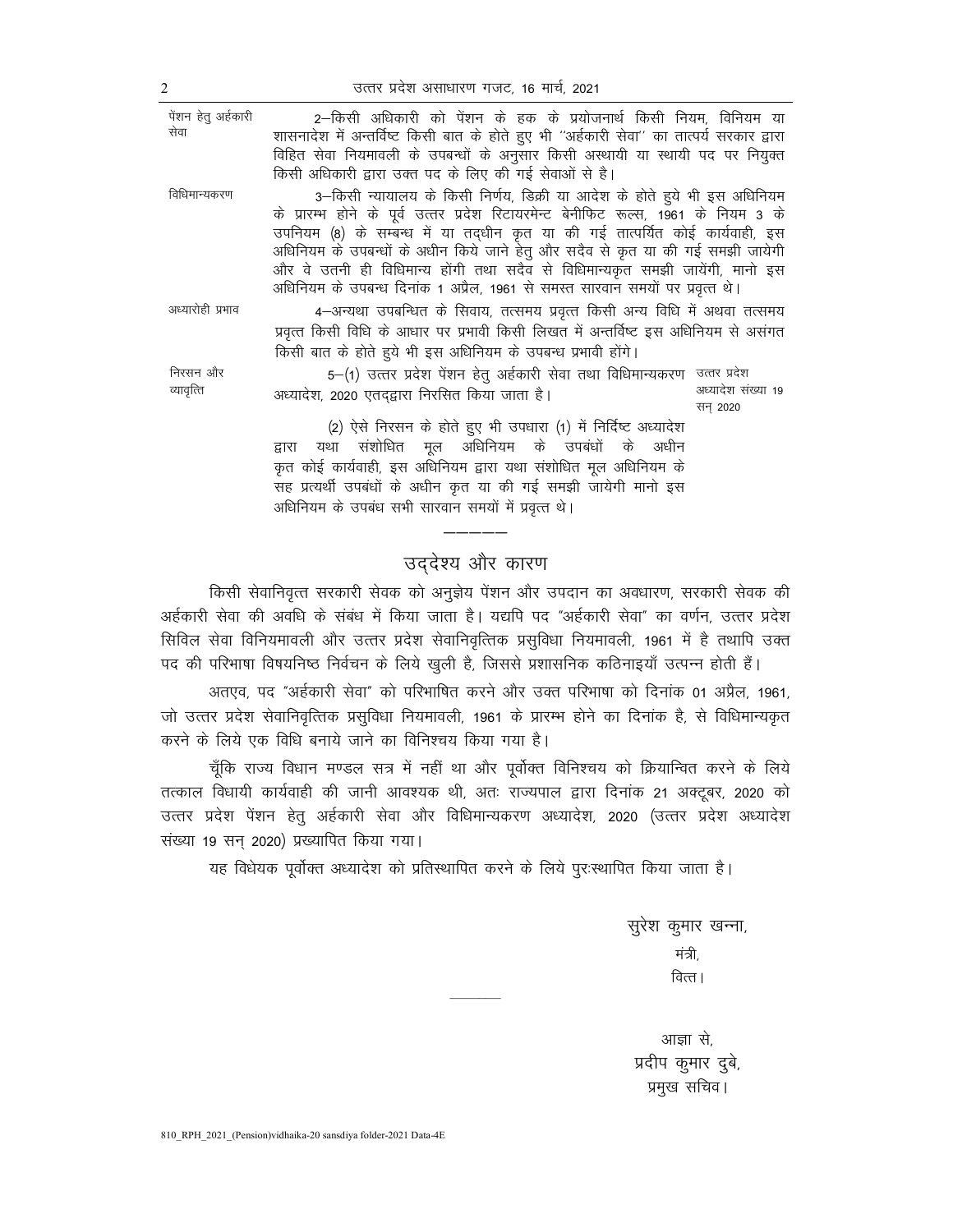#### UTTAR PRADESH SARKAR

SANSADIYA KARYA ANUBHAG-1 ———

No. 227/XC-S-1–21-15S-2021 Dated Lucknow, March 16, 2021

#### ——— NOTIFICATION

#### **MISCELLANEOUS**

IN pursuance of the provisions of clause (3) of Article 348 of the Constitution, the Governor is pleased to order the publication of the following English translation of the "Uttar Pradesh Pension Hetu Arhakaari Seva Tatha Vidhimanyakaran Vidheyak, 2021" introduced in the Uttar Pradesh Legislative Assembly on February 23, 2021:

#### THE UTTAR PRADESH QUALIFYING SERVICE FOR PENSION AND VALIDATION BILL, 2021

#### A

#### BILL

to provide for qualifying service for pension and to validate certain actions taken in this behalf and for matters connected therewith or incidental thereto.

IT IS HEREBY enacted in the Seventy-second Year of the Republic of India as follows :–

1. (1) This Act may be called the Uttar Pradesh Qualifying Service for Pension and Validation Act, 2021. Short title, extent and

(2) It shall extend to the whole of the State of Uttar Pradesh.

(3) It shall be deemed to have come into force on April 1, 1961.

2. Notwithstanding anything contained in any rule, regulation or Government order for the purposes of entitlement of pension to an officer, "Qualifying Service" means the services rendered by an officer appointed on a temporary or permanent post in accordance with the provisions of the service rules prescribed by the Government for the post.

3. Notwithstanding any Judgement, decree or order of any Court, anything done or purporting to have been done and may action taken or purporting to have been taken under or in relation to sub-rule (8) of rule 3 of the Uttar Pradesh Retirement Benefit Rules, 1961 before the commencement of this Act, shall be deemed to be and always to have been done or taken under the provisions of this Act and to be and always to have been valid as if the provisions of this Act were in force at all material times with effect from April 1, 1961.

4. Save as otherwise provided, the provisions of this Act shall have effect, notwithstanding anything inconsistent therewith contained in any other law for the time being in force or in any instrument having effect by virtue of any law for the time being in force other than this Act. Overriding effect

commencement

Qualifying Service for Pension

Validation